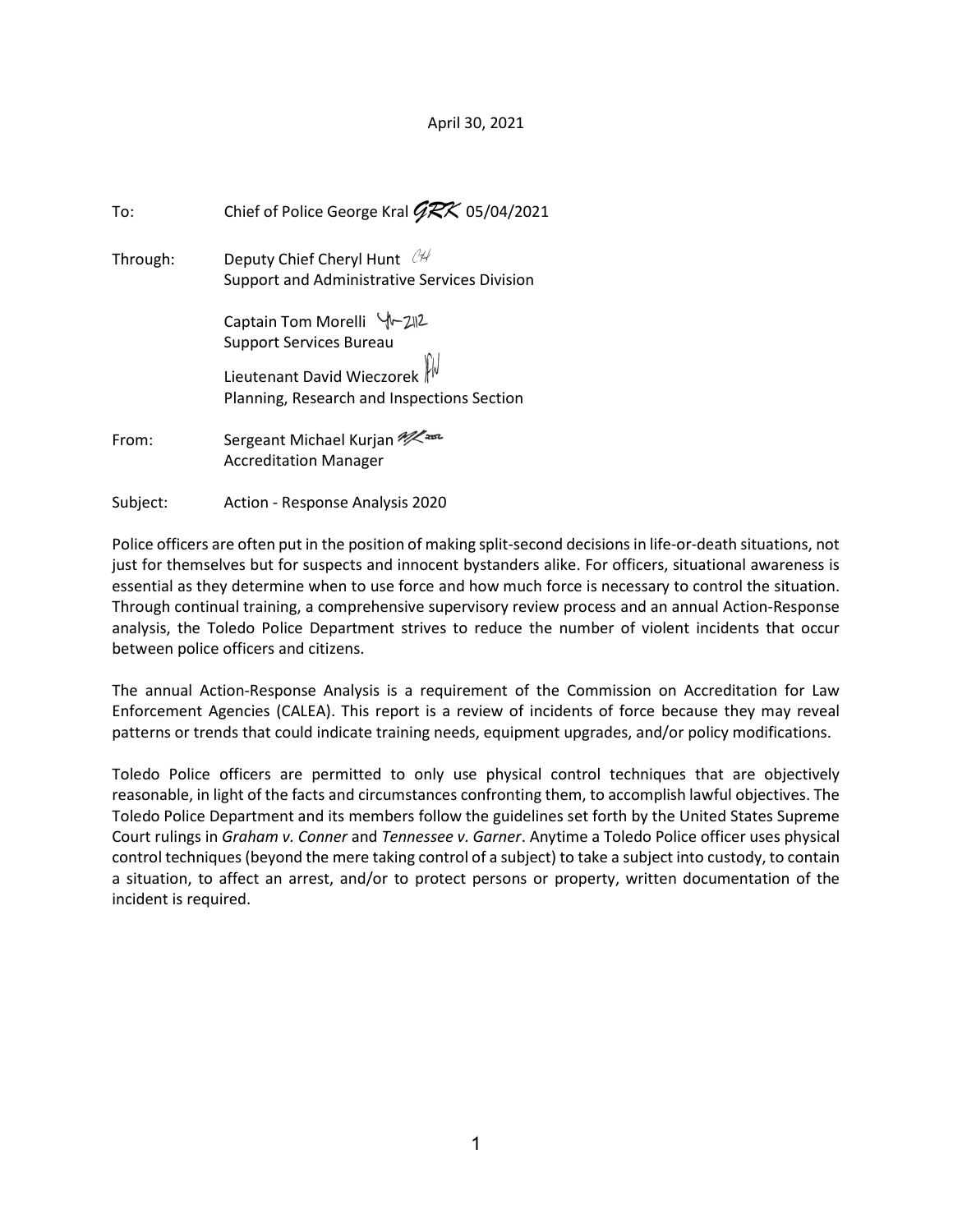# 2020 Action-Response Overview

The year 2020 involved 675 incidents that required the use of force from officers. This number is an almost 4% decrease from 2019 (703 incidents). The decrease in action-response incidents does not come as a surprise since the total number of incidents that officers responded to also decreased from 2019 to 2020. The total number of incidents includes self-initiated activity, such as traffic and suspect stops, as well as calls for service. In 2020, the Toledo Police Department responded to 117,926 total incidents. This total amount is down significantly from 2019 (223,916 incidents for a 47% decrease). A logical explanation for the reduction in the total number of incidents would be the COVID-19 pandemic. Because of this, a number of calls for service such as past offense property crimes, non-injury accidents, and certain calls where the suspect was no longer on scene were forwarded to the Telephone Reporting Unit (TRU). That being said, action-response related incidents accounted for .57% of the total incidents. This number is up slightly from what was observed in 2019 (.31%).

Regarding the use of less-lethal options, the department saw an increase in the use of these options from 2019 to 2020. More specifically, TASER usage increased from 44 incidents in 2019 to 49 incidents in 2020 (11% increase). TASERS were utilized in only 7% of all action response incidents. Of the incidents where a TASER was utilized in 2020, there were six documented incidents were the subject was completely missed, leaving 43 subjects who were actually tased in 2020.

Continuing with the discussion of less-lethal options, the use of chemical agents also increased from 2019 to 2020. There were 13 incidents in 2020, compared to nine incidents in 2019 (44% increase). The total number of officers who utilized chemical agents during these incidents was 47. Of the 47 officers, four utilized aerosol chemical agents, 11 utilized hand-held gas canisters, and the remaining 32 involved the use of projectile chemical agents fired from department issued pepper ball guns. The vast majority of the chemical agents deployed in 2020 occurred during the civil unrest incident on May 30<sup>th</sup>.

The Canine Section responded to 5,412 calls for service and deployed their canines a total of 1,650 times in 2020 compared to 8,204 calls for service and 2,740 deployments in 2019. A canine can be deployed for numerous reasons including, but not limited to, building searches, odor work, community relations deployment, warrant services, tracking, burglaries and explosive sweeps. From the deployments in 2020, there were 32 apprehensions in which five resulted in minor injuries to the subject as compared to 2019 where there were 64 apprehensions which resulted in 10 minor injuries to subjects.

For the second year in a row, the department saw an increase in the number of officers injured. There were 57 officers injured in 2020 compared to 56 in 2019. Tragically, there was one fatality that occurred in 2020 when Officer Anthony Dia was killed in the line of duty on July  $4<sup>th</sup>$ .

Lastly, in 2020 there were 28 incidents where officers used deadly force. Twenty-four of the incidents involved either vicious or wounded animals; this number is down from 43 in 2019. In the remaining four incidents, officers did use deadly force against a human subject. Those incidents will be reviewed later in this report. It is important to note that in 2020 no warning shots were fired by a Toledo Police officer.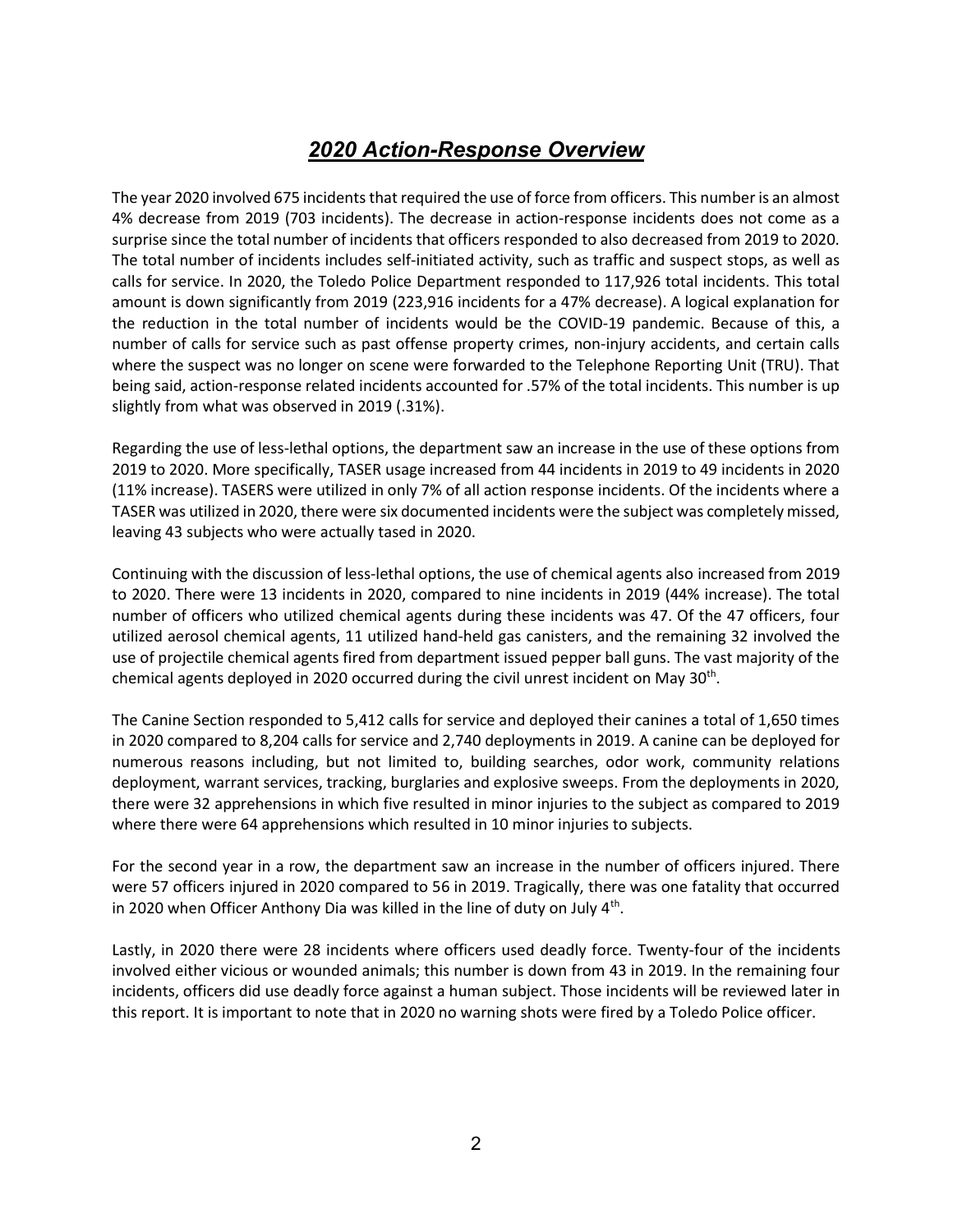

## **When Action Response Incidents are Occurring**

Action-response incidents had the highest occurrence on Saturdays (107), followed by Wednesdays with 102 incidents. 2019 also showed Saturdays to have the highest number of action-response incidents.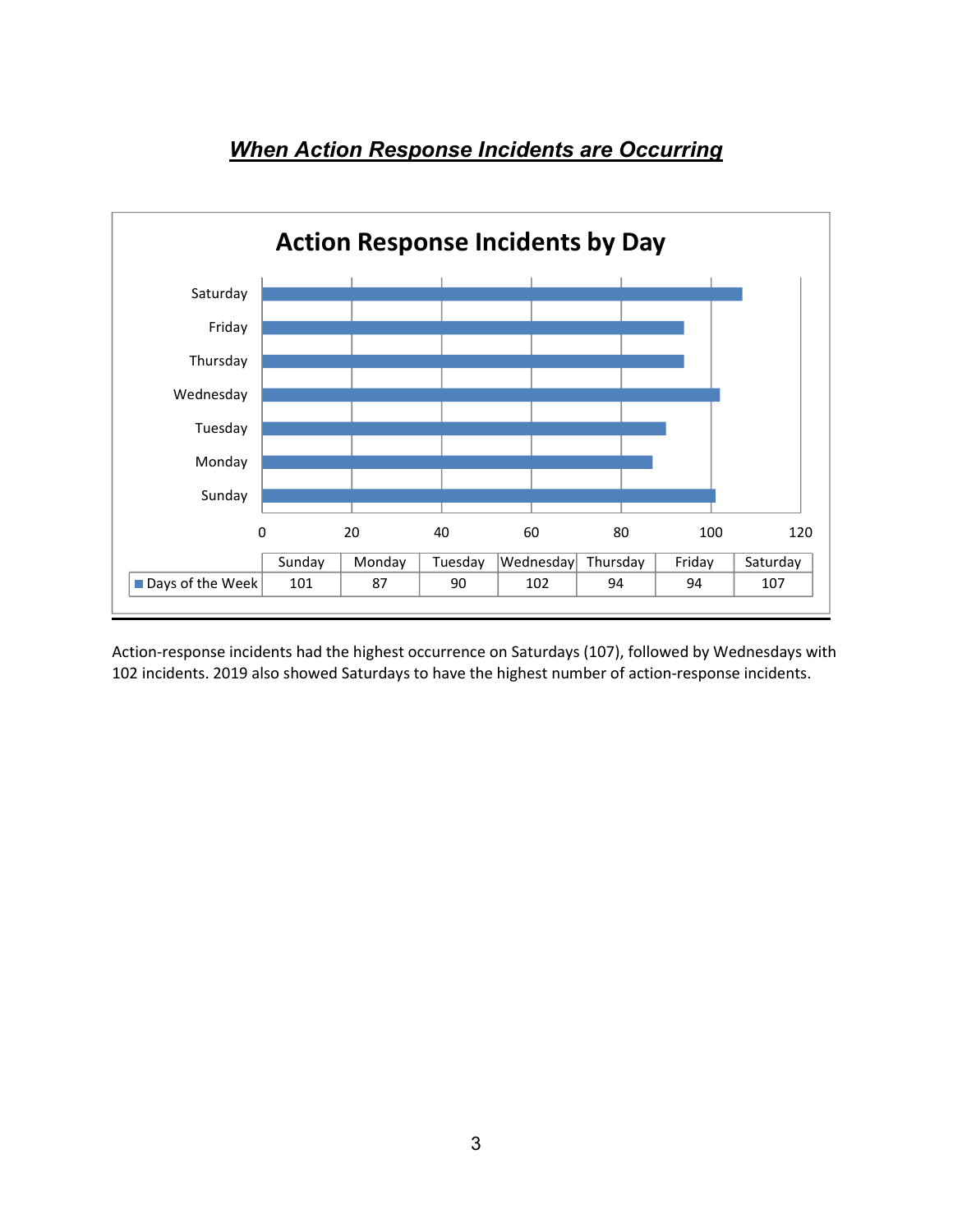

The month of May had the highest number of action-response incidents occur (87), followed by January (70). June and July were tied for the lowest amount with 40. A theory as to why May is an outlier compared to the other months could be the fact that a significant amount of action-response reports were completed on May 30<sup>th</sup> (44 in total) due to the civil unrest that occurred.

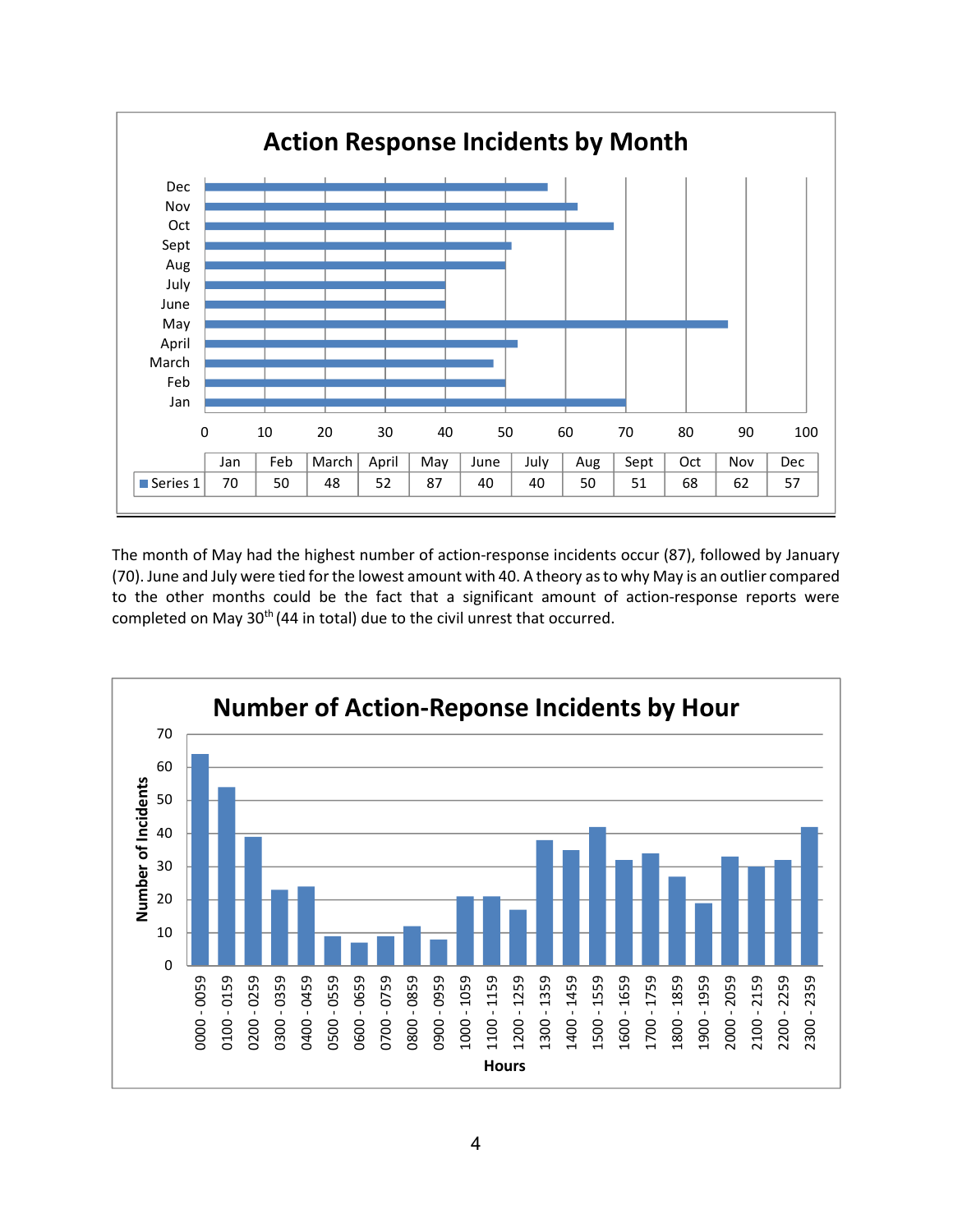ſ

| In 2020, 64 action-response related incidents occurred between 0000-0059 hours. This is slightly different<br>compared to 2019 where 0100-0159 hours had the highest occurrence of action-response related |                |                  |                |                                         |                                        |                |                     |
|------------------------------------------------------------------------------------------------------------------------------------------------------------------------------------------------------------|----------------|------------------|----------------|-----------------------------------------|----------------------------------------|----------------|---------------------|
| incidents.                                                                                                                                                                                                 |                |                  |                |                                         |                                        |                |                     |
|                                                                                                                                                                                                            |                |                  |                |                                         |                                        |                |                     |
|                                                                                                                                                                                                            |                |                  |                |                                         |                                        |                |                     |
|                                                                                                                                                                                                            |                |                  |                | Action Response Incidents by Day / Hour |                                        |                |                     |
|                                                                                                                                                                                                            |                |                  |                |                                         |                                        |                |                     |
|                                                                                                                                                                                                            |                |                  |                |                                         |                                        |                |                     |
|                                                                                                                                                                                                            |                | di secondo della | Electricity    |                                         | <b>First First Figure 1988</b> and the |                | <b>Ethecal Link</b> |
| $10000 - 0059$                                                                                                                                                                                             | Sunday         | Monday           | Tuesday        | Wednesday                               | Thursday                               | Friday         | Saturday            |
|                                                                                                                                                                                                            | 10             | 8                | $\overline{7}$ | 14                                      | 8                                      | 7              | 10                  |
| $\blacksquare$ 0100 - 0159                                                                                                                                                                                 | 17             | 4                | 8              | 4                                       | $\overline{7}$                         | 9              | 5                   |
| $\blacksquare$ 0200 - 0259                                                                                                                                                                                 | $\overline{7}$ | 6                | 4              | 3                                       | $\overline{2}$                         | 10             | $\overline{7}$      |
| ■ 0300 - 0359                                                                                                                                                                                              | $\overline{7}$ | 5                | $\mathbf{1}$   | 3                                       | $\mathbf{1}$                           | $\mathbf{1}$   | 5                   |
| $\blacksquare$ 0400 - 0459                                                                                                                                                                                 | 6              | $\overline{2}$   | $\mathbf 0$    | 4                                       | $\overline{4}$                         | $\overline{4}$ | 4                   |
| $\blacksquare$ 0500 - 0559                                                                                                                                                                                 | $\mathbf{1}$   | $\mathbf 0$      | 2              | 5                                       | 0                                      | 0              | $\mathbf{1}$        |
| $\blacksquare$ 0600 - 0659                                                                                                                                                                                 | 0              | 0                | 0              | 5                                       | $\mathbf{1}$                           | $\mathbf{1}$   | 0                   |
| ■ 0700 - 0759                                                                                                                                                                                              | $\overline{2}$ | 3                | $\mathbf{1}$   | $\mathbf 0$                             | $\mathbf 0$                            | $\mathbf{1}$   | $\overline{2}$      |
| $\blacksquare$ 0800 - 0859                                                                                                                                                                                 | 0              | $\mathbf{1}$     | $\mathbf{1}$   | 4                                       | $\overline{2}$                         | 3              | $\mathbf{1}$        |
| ■ 0900 - 0959                                                                                                                                                                                              | $\overline{2}$ | $\mathbf{1}$     | $\mathbf 0$    | $\mathbf{1}$                            | $\overline{2}$                         | $\overline{2}$ | 0                   |
| $1000 - 1059$                                                                                                                                                                                              | $\overline{2}$ | $\overline{2}$   | 4              | 4                                       | 3                                      | 3              | 3                   |
| $1100 - 1159$                                                                                                                                                                                              | 0              | $\overline{2}$   | 4              | 3                                       | 5                                      | 4              | 3                   |
| $\blacksquare$ 1200 - 1259                                                                                                                                                                                 | 4              | $\mathbf{3}$     | $\overline{2}$ | 0                                       | 6                                      | $\overline{2}$ | 0                   |
| $\blacksquare$ 1300 - 1359                                                                                                                                                                                 | 5              | 3                | 5              | 6                                       | 6                                      | 6              | $\overline{7}$      |
| $\blacksquare$ 1400 - 1459                                                                                                                                                                                 | 5              | 5                | $\overline{7}$ | 5                                       | $\overline{\mathbf{4}}$                | $\overline{2}$ | $\overline{7}$      |
| $\blacksquare$ 1500 - 1559                                                                                                                                                                                 | 9              | $\overline{4}$   | 6              | 5                                       | $\overline{7}$                         | 5              | 6                   |
| $\blacksquare$ 1600 - 1659                                                                                                                                                                                 | $\overline{2}$ | $\mathbf{3}$     | $\overline{7}$ | 8                                       | $\overline{7}$                         | $\overline{2}$ | $\mathbf{3}$        |
| $\blacksquare$ 1700 - 1759                                                                                                                                                                                 | $\overline{2}$ | 5                | 5              | 5                                       | 6                                      | 4              | 7 <sup>1</sup>      |
| $1800 - 1859$                                                                                                                                                                                              | $\mathbf{1}$   | 6                | 4              | $\mathbf{3}$                            | 5                                      | 5              | $\mathbf{3}$        |
| $\blacksquare$ 1900 - 1959                                                                                                                                                                                 | $\mathbf{1}$   | 0                | 4              | 5                                       | $\overline{2}$                         | 4              | $\mathbf{3}$        |
| $2000 - 2059$                                                                                                                                                                                              | 8              | 5                | 6              | $\mathbf{3}$                            | $\mathbf{3}$                           | 4              | $\overline{4}$      |
| $\blacksquare$ 2100 - 2159                                                                                                                                                                                 | $\overline{2}$ | 4                | $\mathbf{3}$   | 4                                       | 5                                      | $\mathbf{1}$   | 11                  |
| $2200 - 2259$<br>2300 - 2359                                                                                                                                                                               | 6              | 4                | 8              | 5                                       | $\overline{2}$                         | 3              | 4                   |
|                                                                                                                                                                                                            | $\overline{2}$ | 11               | $\mathbf{1}$   | $\overline{2}$                          | 6                                      | 10             | 10                  |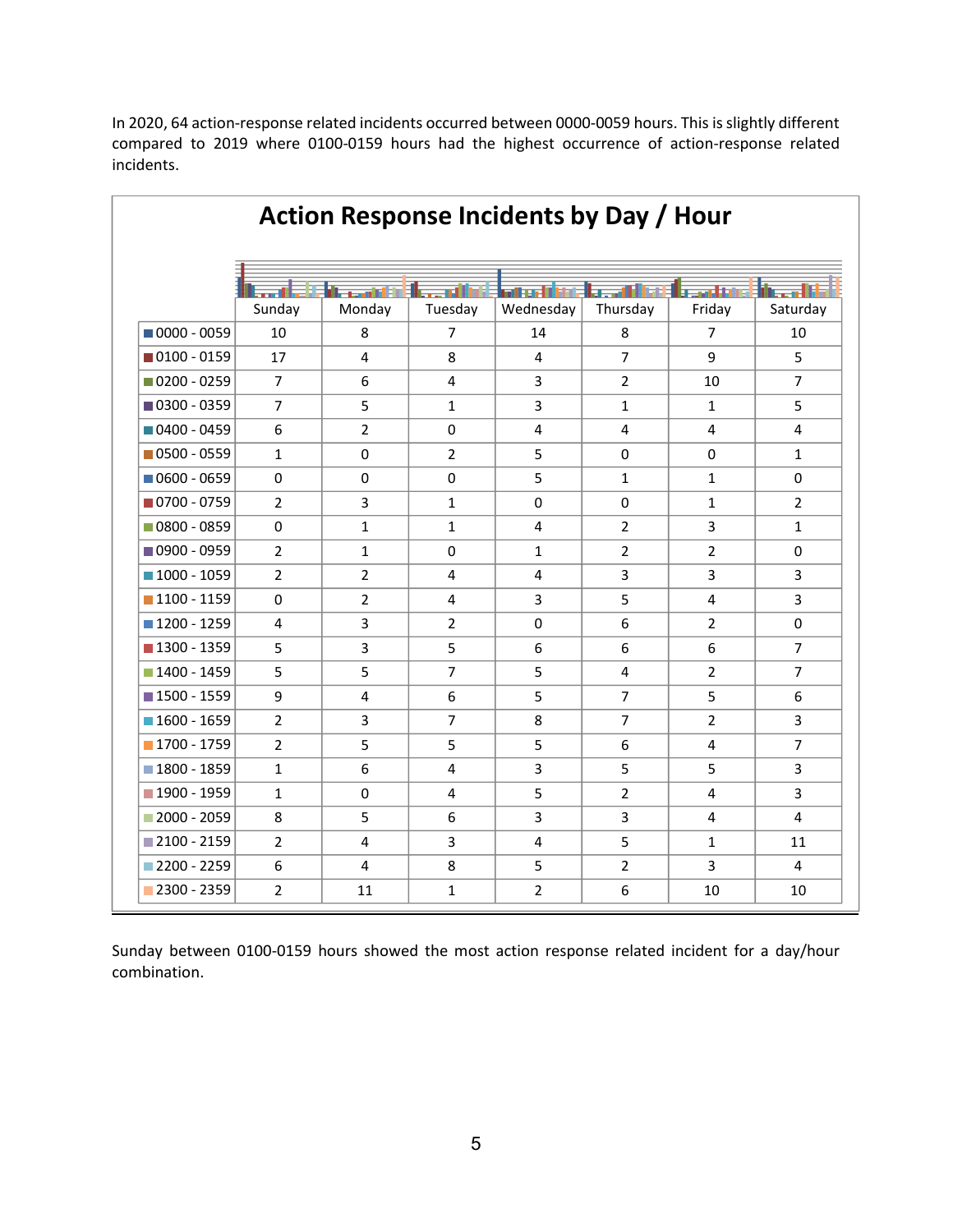### 2020 Action-Response Graphic Analysis - Subject's Actions



The 2020 Action-Response Graphic Analysis illustrates the different actions that subjects used to resist officers. There were a total of 652 incidents where a subject used some type of force to resist. The remaining 23 incidents involved either vicious or wounded animals. Actions of the subject in those 652 incidents are categorized above. These categories demonstrate the threat levels from the highest (red) to the lowest (blue). It is important to note that every incident involved numerous actions. Only the highest classified action by the subject from each incident was listed in the above chart. The subject's actions can range from not responding to an officer's verbal commands to using weapons against the officer. The majority of subject actions were categorized as follows:

- Wrestling with Officer
- Pushing Away from Officer
- Active Resistance Verbal / Physical
- Spitting at an Officer.

In addition to those actions above, there were 99 cases where the subject's actions were categorized as "Striking, Kicking, or Biting an Officer" and in nine cases the subject attempted to use "Weapons Used Against an Officer or Others", "Attempted to Disarm the Officer", or there was a "Life-Threatening Weaponless Assault" on the officer. There were 55 action-response incidents where the subject was armed with some type of weapon, most often a knife (16) or a gun (31), but did not necessarily attempt to use that weapon against the officer.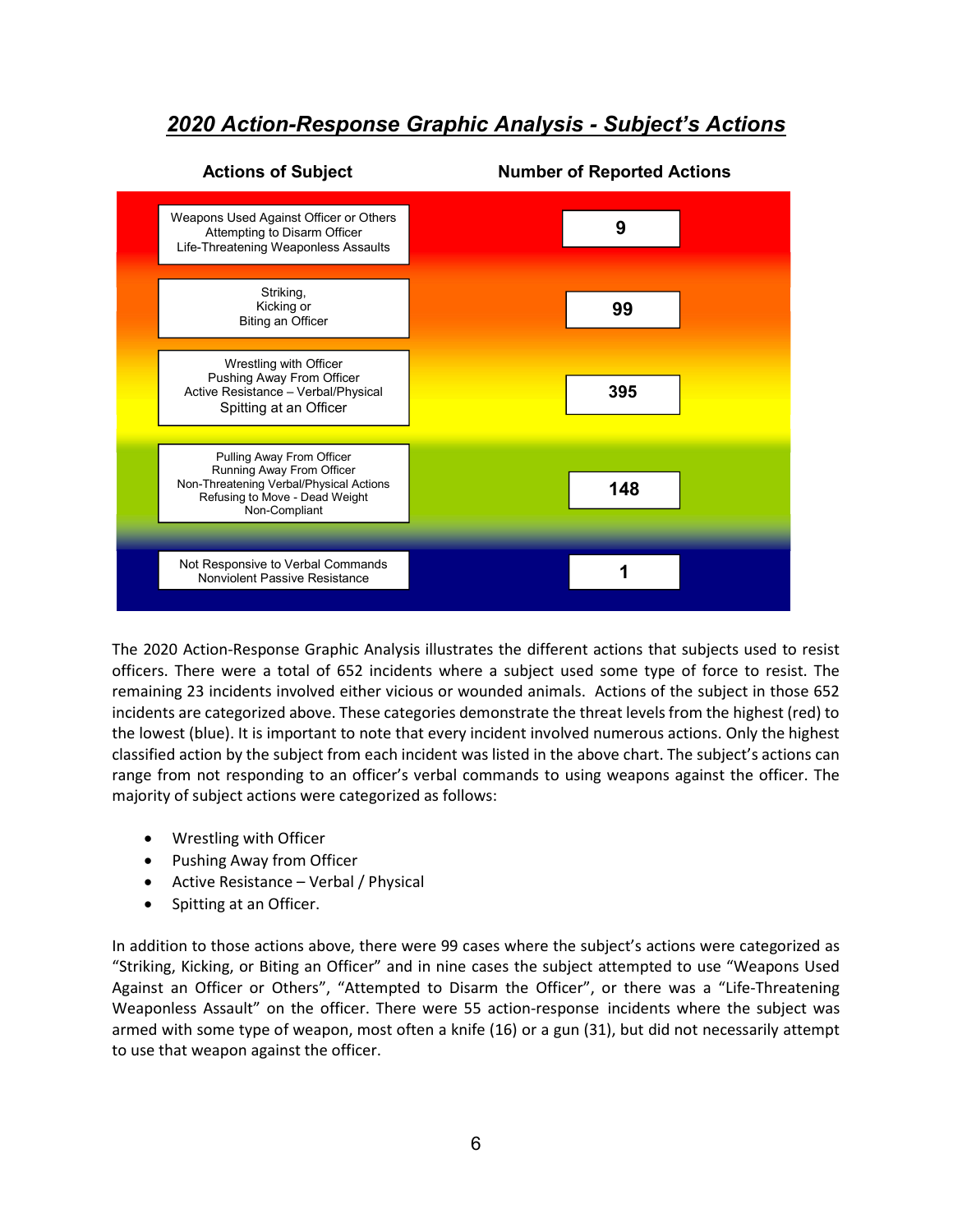#### 2020 Action-Response Graphic Analysis - Officer's Actions

#### Actions of Officers **Number of Reported Actions** Deadly/Lethal Options Baton Striking Techniques Weaponless Strikes, Punching or Kicking Chemical Agents TASER Baton Restraints Weaponless Strikes to Muscle Groups Stun Techniques Takedown Techniques Hair/Head Control Techniques Joint Manipulations Pressure Points Balance Displacement Escort Position Assistance from Other Officers Verbal or Physical Commands Officer Presence 2 7 120 1132 356

The above chart illustrates the different physical control techniques officers reported using in response to the subject's actions in the same 652 incidents. These action-responses are categorized above, ranging from the highest (red) to lowest (blue) level of physical control. The officer's actions are usually numerous, starting with verbal commands and escalating as needed. Data from the submitted action-response incidents demonstrates that the majority of responses involved some type of physical contact by officers. Of those, "Joint Manipulation, Takedown Techniques, and Hair/Head Control Techniques" were utilized most often by officers. As previously stated, this chart only reflects the highest level of action that an officer performed on the subject. It is also important to note that more than one officer could potentially be involved in each incident that results in an action-response. This explains why the officer actions graphic has a higher total number of actions compared to the subject actions graphic. Lastly, in 292 of the 652 action-response incidents or 45% percent, the subjects were suspected of using alcohol and/or drugs.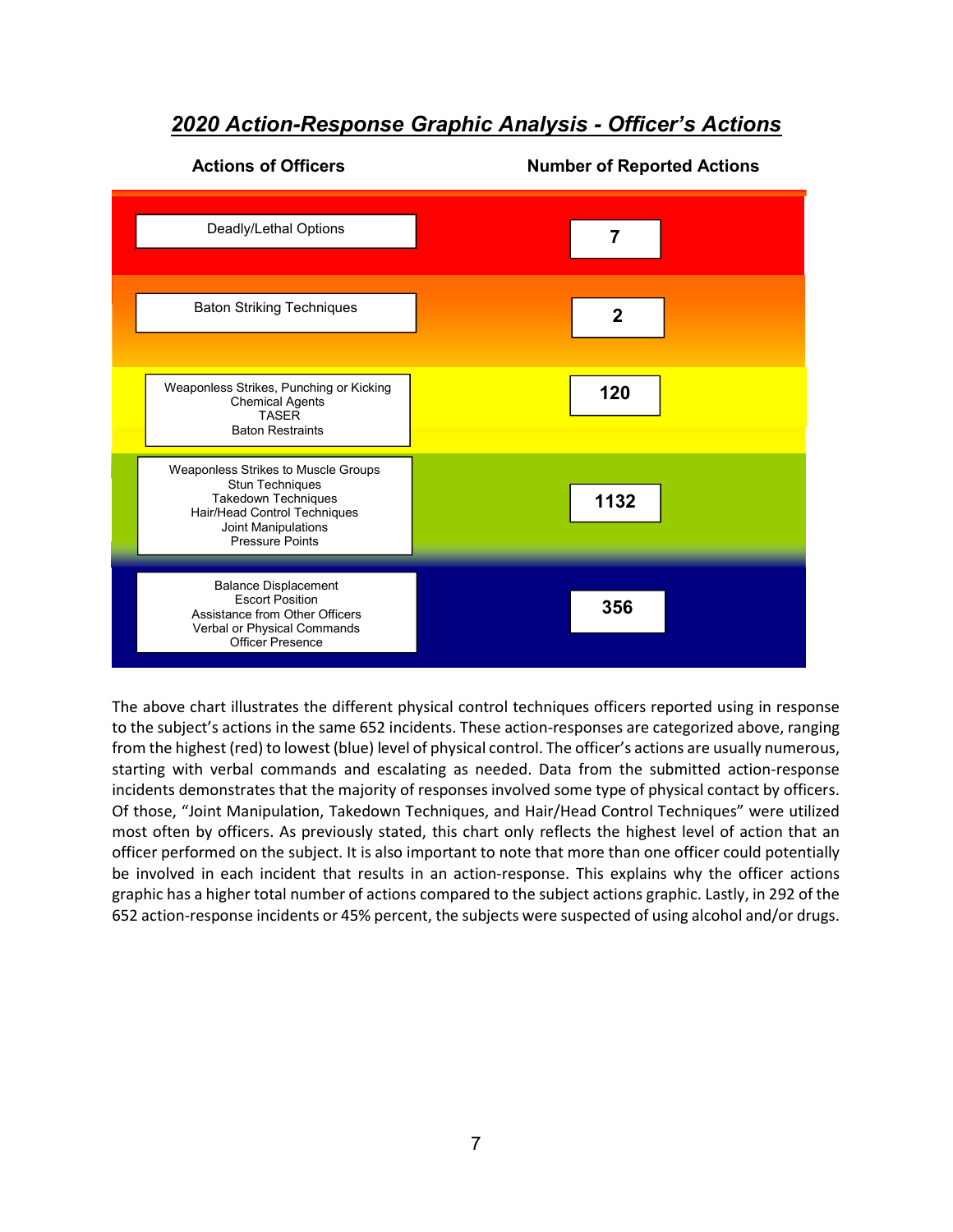

The above chart displays the crime category that each subject involved in an action-response related incident was charged with. Not all crimes are accounted for and some subjects had multiple charges. "Crimes of Violence" were the highest with 24%, followed by "Other Misdemeanors" with 20%. "Theft" had the lowest number of incidents with less than 1% followed by "Weapons Charges" with 4%.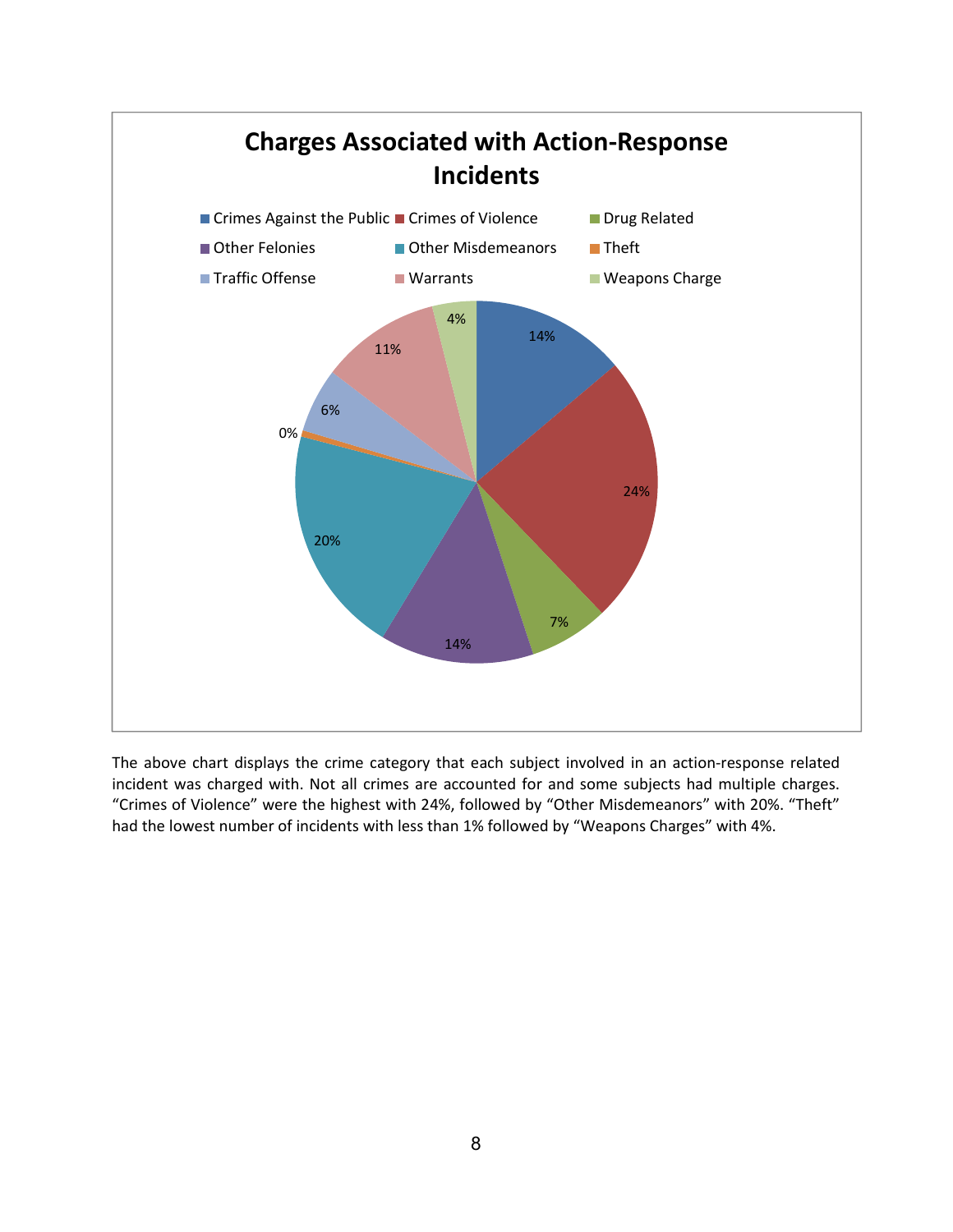

In 2020, there were 57 officers who reported injuries, as a result of an action-response related incident. That number is one more than occurred in 2019 and is slightly below the average of the past five years (59). Of the 57 officers that reported injuries, 19 were treated and released, five were treated at the scene, 31 required no treatment and one was admitted to the hospital. The most serious of all incidents occurred when Officer Anthony Dia was killed in the line of duty and is discussed below:

**2020-AR-00414** – On July 4<sup>th</sup>, 2020, Officer Anthony Dia responded to the parking lot of 1035 W. Alexis (Home Depot) for a call regarding an intoxicated individual causing a disturbance. Several individuals in the parking lot pointed out the suspect to Officer Dia. Upon seeing Officer Dia, the suspect began walking away, toward the garden center. Officer Dia ordered the suspect to stop and began pursuing the suspect. The suspect continued to ignore Officer Dia's verbal commands and rounded the corner of a tall floral display. Upon Officer Dia rounding the corner of the floral display, the suspect was standing at the back corner with a pistol in his hand and immediately pointed it at Officer Dia, firing one round and striking Officer Dia in the side of his chest, just missing his body armor. Officer Dia was able to quickly return fire at the suspect. The suspect fled to a nearby wooded area where he was later located and found to have committed suicide. Within moments, responding officers arrived on scene to render aid to Officer Dia and transported him to a local hospital where he ultimately succumbed to his wounds.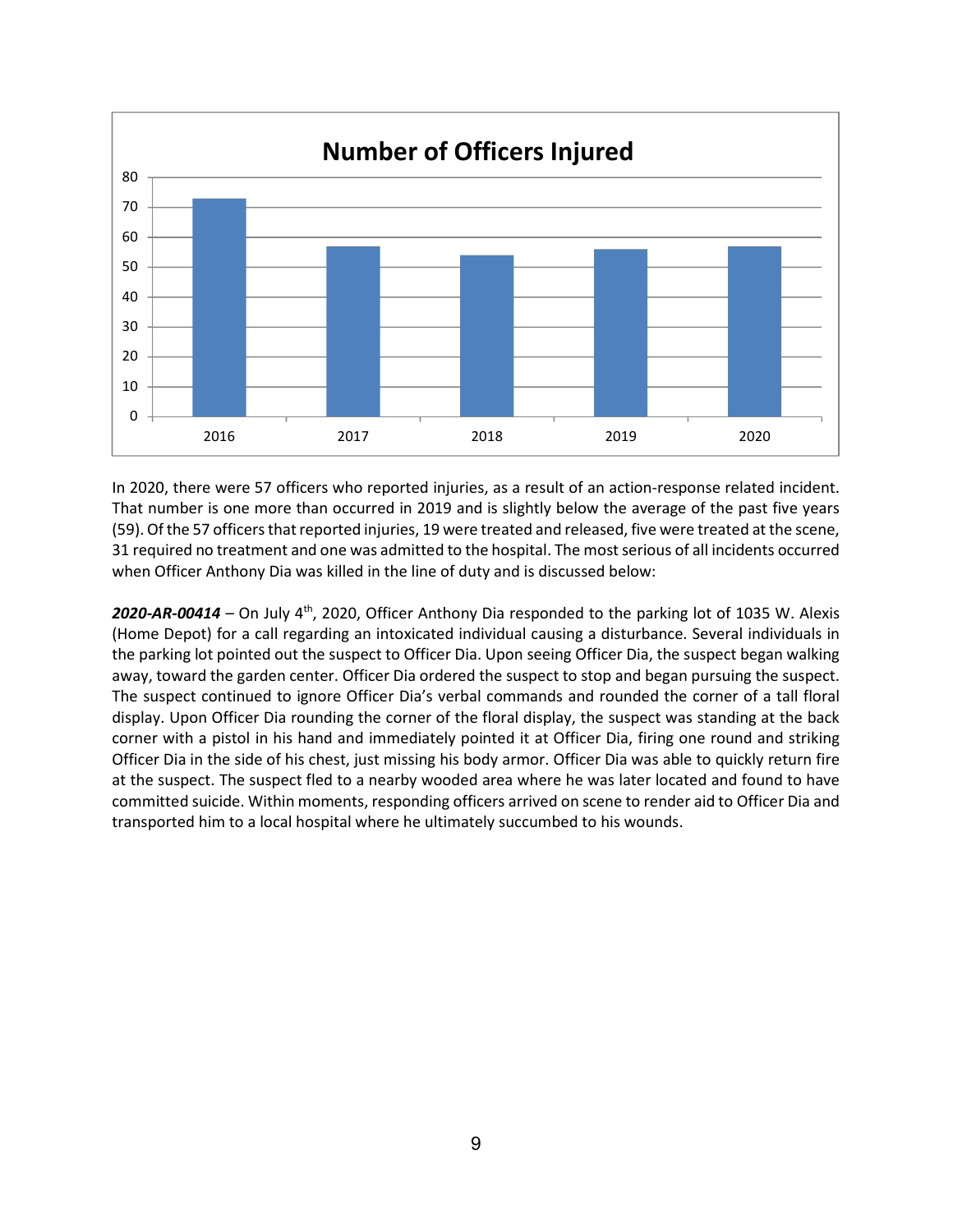

Out of the 652 action-response incidents reported, 359 subjects were injured or claimed to be injured. 75 of those injuries occurred prior to the officer's intervention (21%). These injuries include self-inflicted injuries, such as suicide attempts or ingesting drugs, injuries caused by an automobile accident, or injuries from a prior assault or fight. Also included in the category of "Injured Prior to Officer Intervention", were those individuals hospitalized for psychiatric reasons.

Seventy-nine of the subjects injured (22%) did not require medical treatment. Another 60 subjects were treated at the scene by Toledo Fire and Rescue (17%). There were also another 45 subjects who received medical treatment but were treated and released (13%). One percent of subjects received medical treatment from minor injuries sustained after a canine deployment. Fifty-nine subjects were admitted to the hospital for their injuries (16%). In the majority of these incidents, the subjects were admitted to the hospital for observational purposes only. There was one fatality in 2020 and it will be summarized later in this report.

It was previously determined that 292 of the 652 subjects were suspected of using alcohol/drugs or a combination thereof. Thirty-two percent of the action-response incidents where subjects were injured or claimed to be injured were also suspected of using alcohol and/or drugs (114 subjects in total).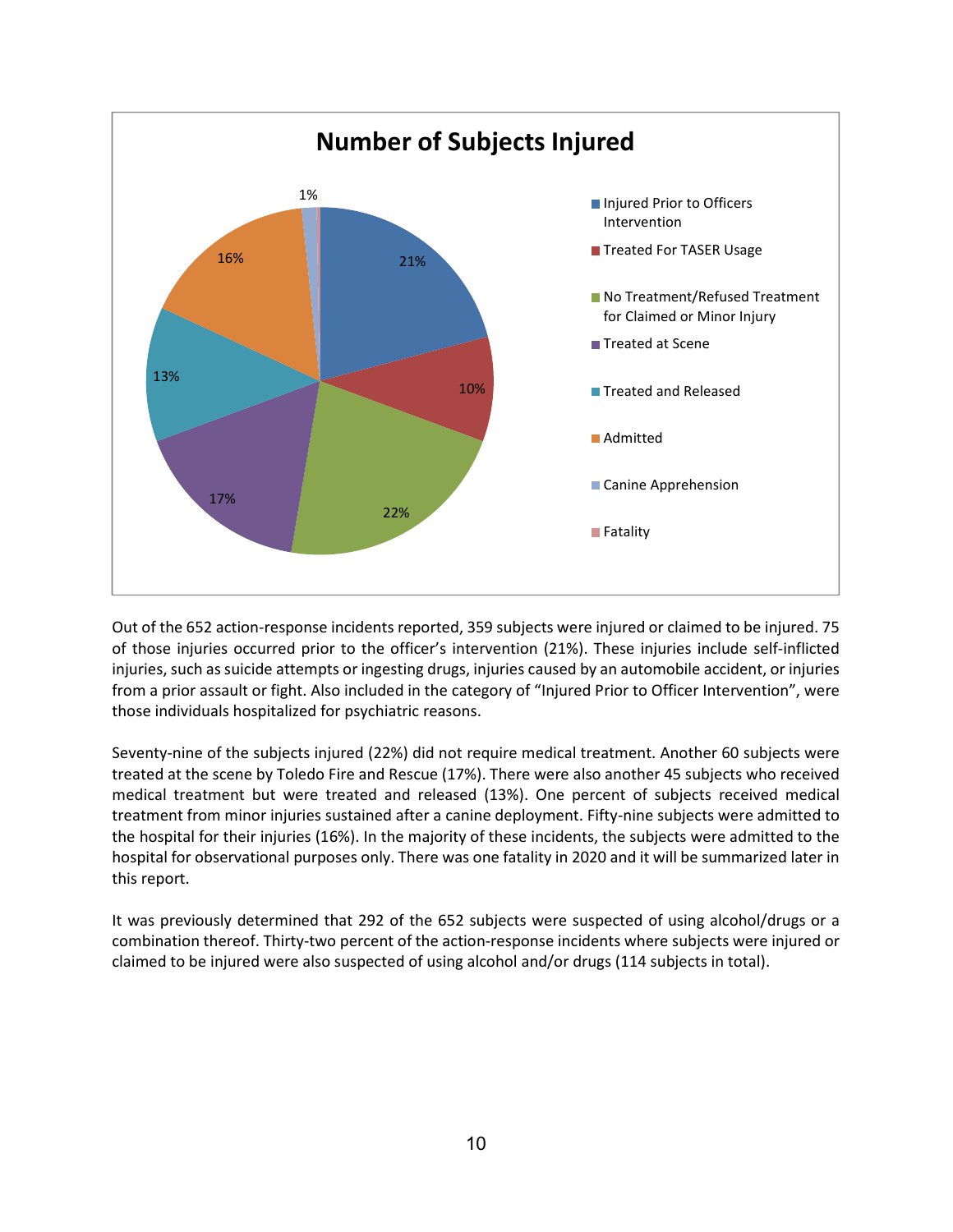# ARREST TOTALS ADULTS

There were 10,893 adults who were arrested in 2020 by a Toledo Police officer. This number is down 40% from 2019 (18,272 arrests). Of those arrests, 558 required some sort of action by the police that resulted in the completion of an Action-Response form (for a total of 5% of all arrests). Those numbers are broken down below by race and gender.

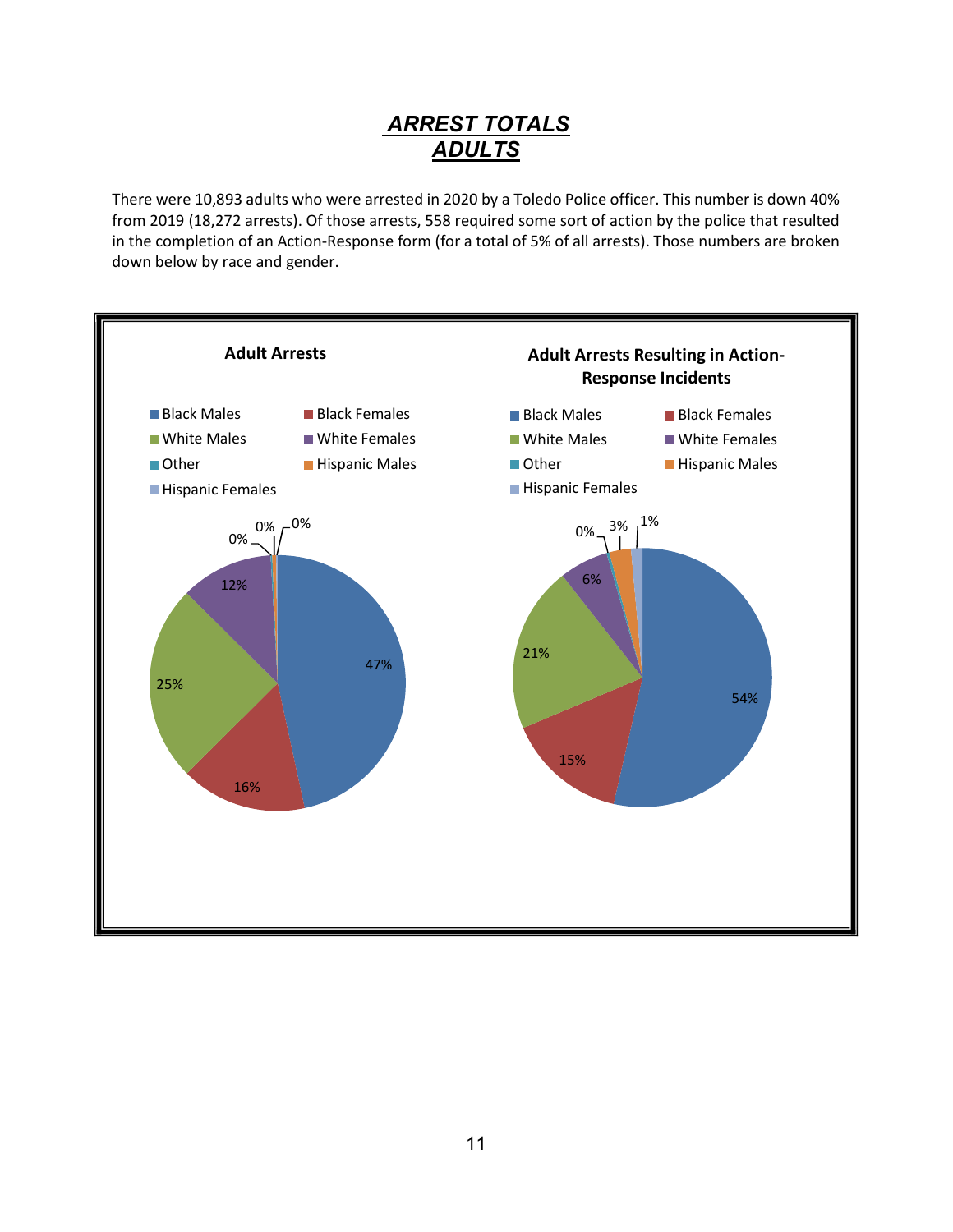# ARREST TOTALS JUVENILES

There were a total of 1,065 juveniles who were charged by a Toledo Police officer in 2020. This number is down 26% from 2019 (1,440 juveniles charged). From those incidents, 60, or roughly 5% required some sort of action by the police that resulted in the completion of an Action-Response form. Those numbers are broken down below by race and gender.

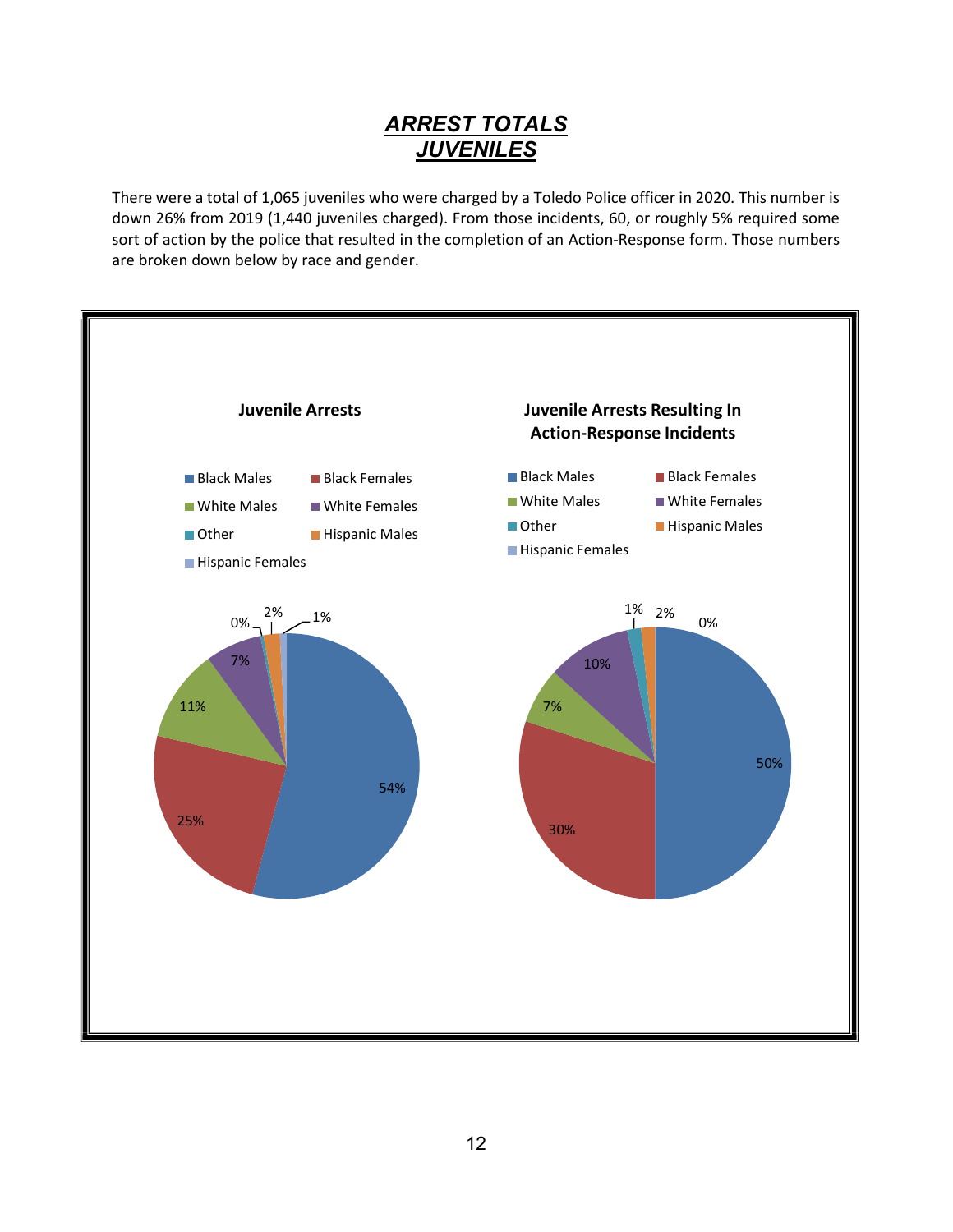# 2020 Incident Review of Action-Response Reports

Below is a summary of action-response related incidents from 2020 that involved officers using deadly force against a subject.

2020-AR-00412 – On March  $11<sup>th</sup>$ , 2020, Officer Bradley Knapp responded to the Speedway gas station at Dorr and N. Reynolds on a call of an armed robbery. While enroute, an update was received that the suspect had fled the store on foot and crossed N. Reynolds, running towards the Dollar General building. Officer Knapp drove to that location and observed the suspect on the side of the building. Officer Knapp could see at this point that the suspect had a pistol in his hand. Officer Knapp exited his vehicle and began verbally commanding the suspect to drop his weapon. The suspect did not comply with these commands and began raising the pistol in the direction of Officer Knapp. At this time, Officer Knapp fired multiple rounds from his department issued handgun, striking the suspect in the leg. The suspect was transported to a local hospital and survived his injuries. The suspect was charged with Aggravated Robbery.

After review, the officer's actions were determined to be within agency policy and it does not appear that a change in policy or training would have produced a different outcome.

2020-AR-00413 – On April  $7<sup>th</sup>$ , 2020, Gang Unit Detective Zachary Cairl and his partner responded to a large disorder call at a known gang location in the area of Norwood and Waite. Upon arrival, Detective Cairl and his partner observed two males flee from the group in question. Detective Cairl and his partner gave chase and Detective Cairl followed one of the suspects into a backyard. While searching for the suspect, Detective Cairl observed a male subject with a rifle. The subject pointed the rifle at Detective Cairl and Detective Cairl fired multiple rounds at the subject from his department issued handgun. The subject fled and it did not appear that he was struck. A magazine from a rifle was recovered on scene.

After review, the officer's actions were determined to be within agency policy and it does not appear that a change in policy or training would have produced a different outcome.

• 2020-AR-00675 – On December 5<sup>th</sup>, 2020, Officer Michael Benninghoff, Officer William Clark, Officer Brandon Burton, and Officer Grant Parton responded to 630 Leach for a domestic violence call. Prior to their arrival, a female victim had placed an emergency call to 911, crying and whispering to the operator while stating that she was involved in a domestic situation with her child's father and that she had locked herself in the bathroom. The victim further advised that the suspect was intoxicated, had caused injury to her head, and continued to threaten her. As the four above officers arrived on scene, they began hearing the suspect yelling at the victim as they knocked on the door. As the officers instructed the suspect to open the door, they continued to hear the suspect make homicidal and suicidal statements. Fearing for the victim's safety, the officers forced entry into the location and announced themselves as police officers. The suspect began making suicidal statements as he came down the stairs, ultimately holding a firearm and pointing it at the officers. All four officers fired multiple rounds from their department issued handguns at the suspect, striking him. The suspect was pronounced deceased on scene.

After review, all of the officers' actions were determined to be within agency policy and it does not appear that a change in policy or training would have produced a different outcome.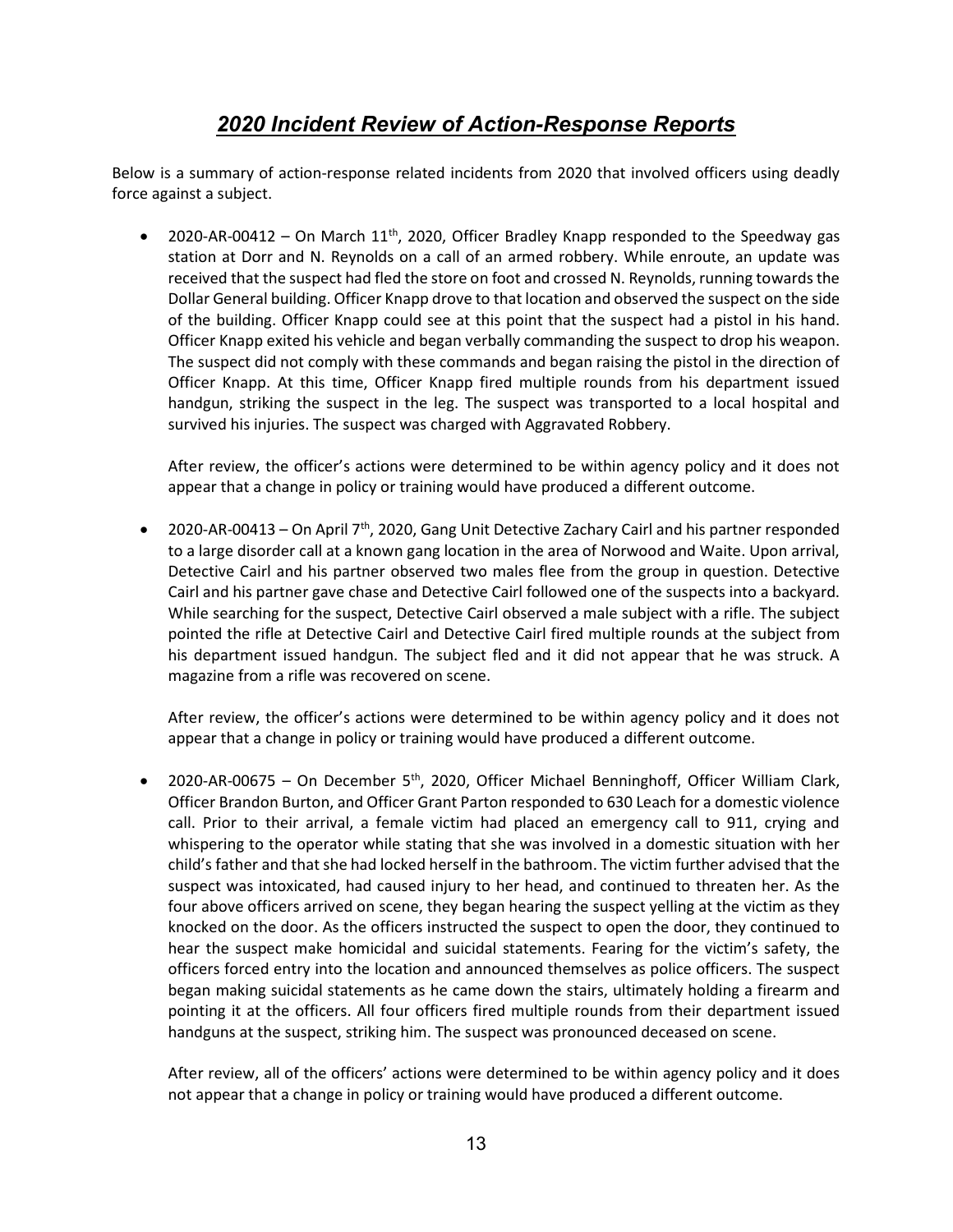# Unnecessary Use of Physical Control Techniques

In 2020, there was one occurrence where a citizen's complaint was filed with the Internal Affairs Section against an officer for unnecessary use of physical control techniques. This number remains the same from 2019. The incident involved an improper deployment of a chemical agent (pepper ball). There were no reported injuries sustained by the subject as a result of this incident. After a thorough investigation of the allegation, the complaint was found sustained and the officer was issued a verbal reprimand. The meaning of the finding is listed below:

- SUSTAINED The investigation established sufficient evidence to clearly show that the wrongful act alleged in the complaint did occur.
- NON-SUSTAINED The investigation was unable to find sufficient evidence to prove or disprove the allegation of a wrongful act made in the complaint.
- EXONERATED The act described in the complaint did occur however, the investigation revealed the act was lawful and in accordance with established department policy and procedures.
- UNFOUNDED The investigation proved conclusively that the alleged act did not occur and/or the accused officer did not commit the act or there is no credible evidence to support the complaint.

# **Conclusions**

After analyzing the previously presented data, a few important points should be discussed. First, it appears that the total number of injuries to both officers and subjects remains consistent with previous years. As mentioned prior, officer injuries increased from 56 in 2019 to 57 in 2020. The number of suspects who sustained injuries remained exactly the same as 2019 (359). That being said, a slight difference was noticed in the severity of subject injuries in 2020 compared to the previous year. In 2019, the majority of incidents involving subject injury required some form of on-scene treatment. When comparing this to 2020, the vast majority of subject injuries were either injuries that were sustained prior to officer intervention, injuries that required no treatment, or instances where the subject refused treatment for claimed or minor injuries. Another important point that is worth mentioning is that the data supports the fact that officers are consistently responding to the subject's actions with a lesser degree of physical control than the department policy allows.

An interesting piece of data was discovered that showed that 26% of subjects involved in action-response incidents were repeat offenders. This number is slightly down from 2019 (32%). For purposes of this analysis, a repeat offender is any subject who has had multiple interactions with police that resulted in the completion of an Action-Response form. This statistic is quite significant and it is important to note that over one-fourth of the encounters that officers had with subjects who resisted arrest involved subjects who had a history of forceful resistance towards the police. This illustrates the fact that some subjects, no matter who they encounter, will react confrontationally towards police.